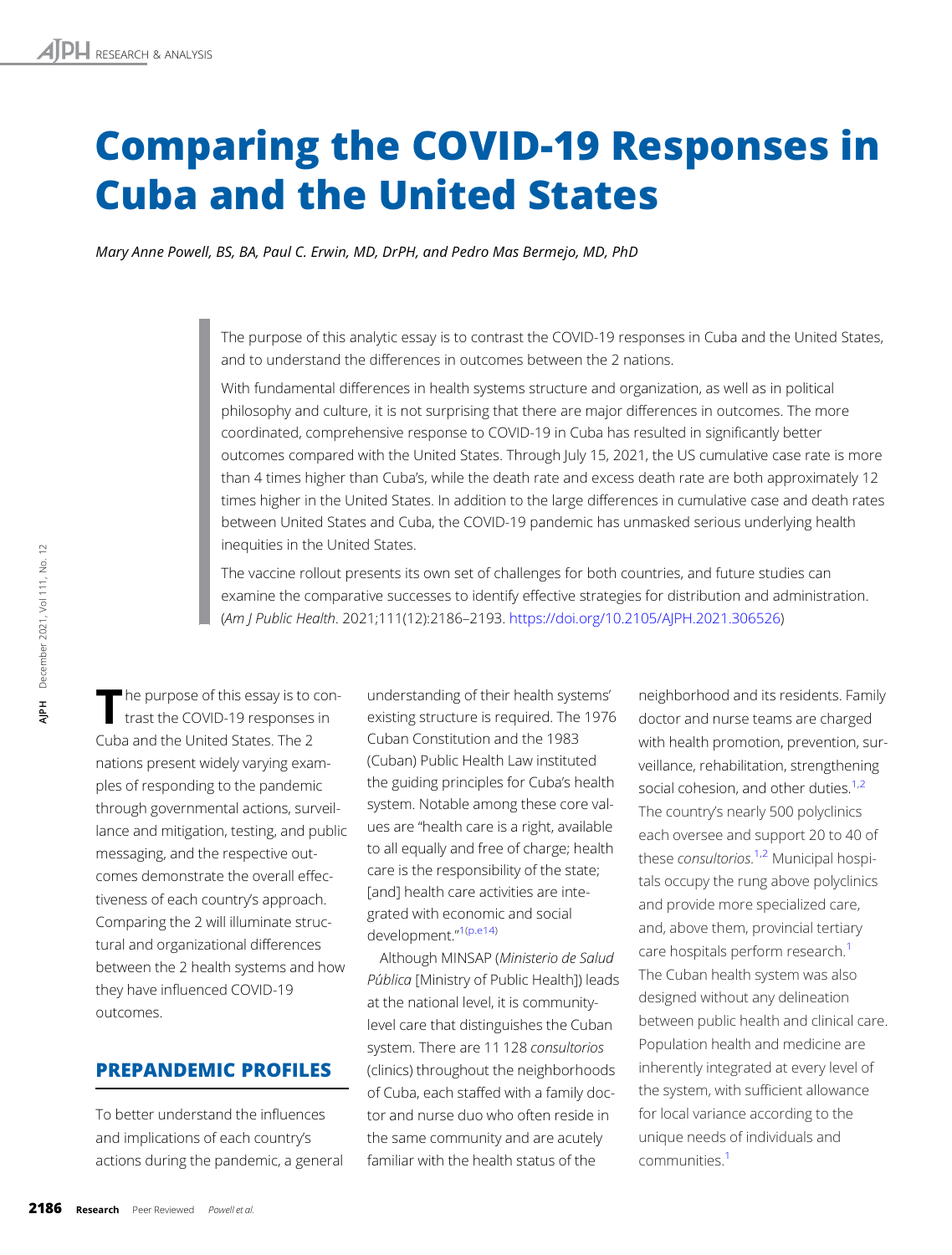The US public health system is built on the principle of decentralization that is, the role of the federal government in matters of public health is second to that of state and local governments. While medical care in the United States may be available to some through Medicaid (primarily for lowincome individuals) or Medicare (for persons aged  $\geq 65$  years), for many people, health insurance is obtained through an employer and, therefore, dependent on employment.<sup>3</sup> Across all forms of medical care, however, there are no guiding, agreed-upon values (e.g., affordability, accessibility, universality) to inform the systems that government or the private sector create, which has resulted in wide variability across the nation. Health coverage is not guaranteed, and 1 catastrophic health event could be the reason a person goes bankrupt. Thus, while the nation may be able to boast highquality health care (for those who can access and afford it), the system remains rife with inequity and disparities.

In the sections that follow, the strengths and weaknesses of the 2 countries' health systems will be exposed through an examination of the surveillance and identification of cases, mitigation strategies (including isolation and quarantine), testing, vaccine development, and outcomes, including the unmasking of health inequities in the United States.

## GOVERNMENT RESPONSES AND MITIGATION STRATEGIES

Cuba's response to COVID-19 began in January 2020, when the nation began surveilling arrivals at all ports of entry, and border and immigration officials

received training on COVID-19 detection and response. In February, all personnel at hospitals and health care facilities were trained on COVID-19 prevention and treatment protocol. The first case of COVID-19 was detected in Cuba on March 11, 2020. Nine days later, Cuban President Dıaz-Canel announced the first set of national measures aimed at combatting the spread of COVID-19.<sup>4</sup> These earliest measures addressed both health and economic concerns—they included stay-at-home orders, bans on large gatherings, and many facilities being closed, as well as provisions for financial protection for certain high-risk groups and individuals, including small businesses or those hospitalized with COVID-19 and unable to work. $4$  In addition, outbound travel was limited to humanitarian efforts, and inbound travel was limited to Cuban residents who, upon arrival, were either hospitalized (if symptomatic) or ordered to quarantine at home (if asymptomatic).<sup>4</sup>

This practice changed with improved testing capacity, and health staff began to administer COVID-19 diagnostic tests (reverse transcriptase–polymerase chain reaction [RT-PCR]) to all arriving travelers in the airport, then hospitalizing the positive cases.<sup>5</sup> Schools at all levels were closed indefinitely on March 23, police presence on the streets increased, and every law enforcement station was equipped with a district attorney to facilitate charges against any violators of COVID-19 restrictions.[4](#page-6-0) On April 1, the national mask mandate was instituted.[4](#page-6-0) An important characteristic of government response and mitigation strategies employed in Cuba has been "intersectoral participation," with coordination across all high-level governmental units.<sup>[6](#page-6-0)</sup>

The US COVID-19 response also began in January 2020, when the Centers for Disease Control and Prevention (CDC) established a 2019-nCoV Incident Management Structure (January [7](#page-6-0)),<sup>7</sup> and began screening for coronavirus at JFK International, San Francisco International, and Los Angeles International airports—the 3 US airports that receive the highest number of travelers from Wuhan, China. On January 21, the first case of COVID-19 was confirmed in Washington State, and, on January 31, the US Department of Health and Human Services secretary declared a US public health emergency. $8$  The US government announced its first set of national coronavirus mitigation measures on March 13, 2020. President Trump upgraded the previous declaration to classify the COVID-19 pandemic a national emergency, a designation that opened billions of federal dollars to be allocated to relief. A travel ban also went into effect, barring non-Americans who had been to any of 26 specific countries in the previous 2 weeks from entering the United States<sup>8</sup>

The federal government's main approach to combatting COVID-19 was frequently said to be to "flatten the curve," meaning to spread cases out over a longer period of time to avoid overwhelming the health system.<sup>8</sup> As such, initial government actions occurred quickly and included strict isolation and shutdown measures in many parts of the country; however, the United States hastily moved to less stringent measures upon seeing only slight improvement.<sup>[9](#page-7-0)</sup> Implementation of stay-at-home orders, mask mandates, and other mitigation efforts were left to states' discretion because of the decentralized nature of the United States' public health system.<sup>10</sup> A federal Example 1 at the previous declarable COVID-19 pandemic<br>the COVID-19 pandemic<br>gency, a designation<br>lions of federal dollars<br>to relief. A travel ban<br>freed, barring non-<br>had been to any of 26<br>es in the previous 2<br>cering the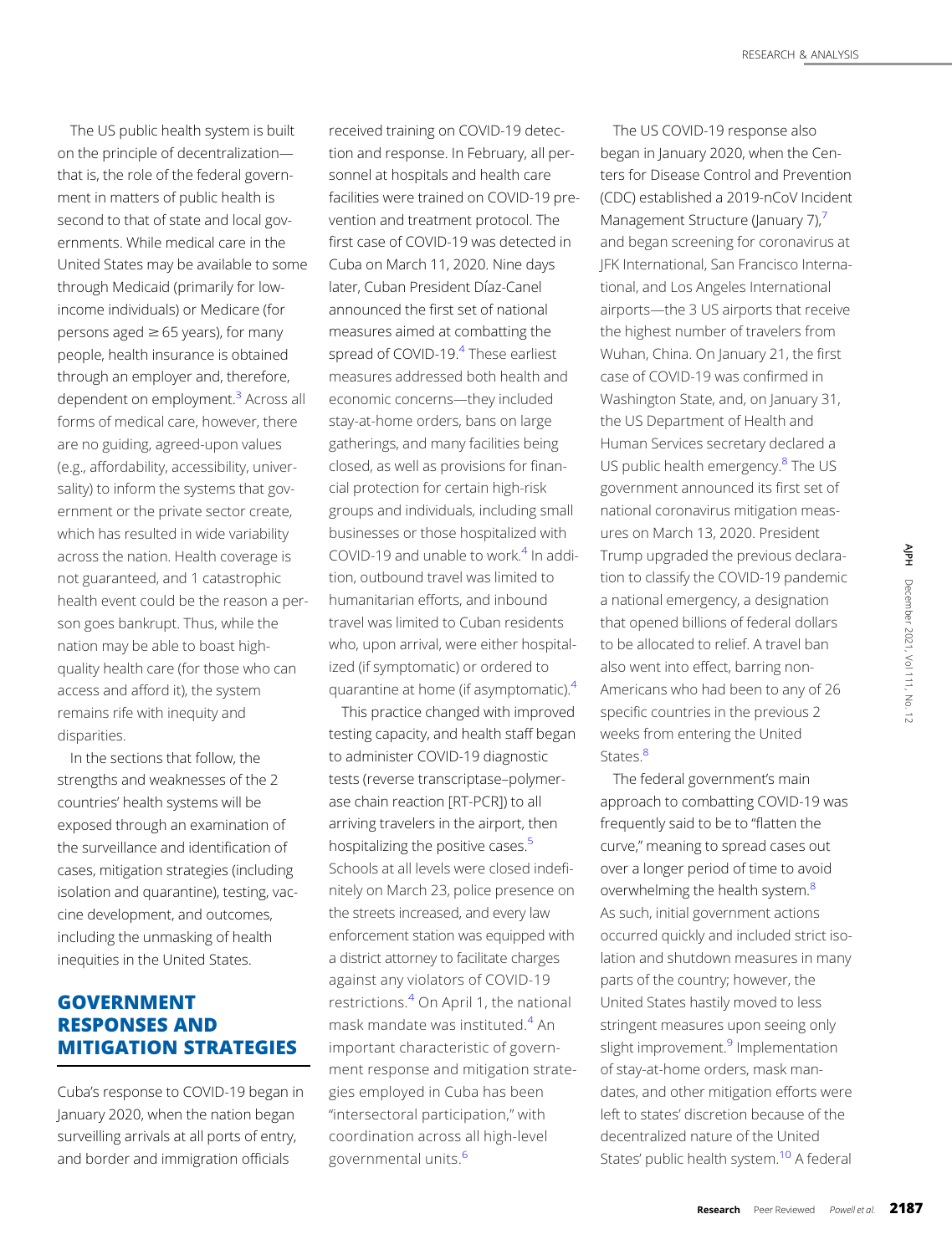mask mandate would have likely received pushback on its constitutionality, but state-to-state variability made the use of masks much less effective as interstate travel was still permitted.<sup>[11](#page-7-0)</sup> On April 3, the CDC formally recommended the use of face coverings by the general public, and, by July 27, 31 states and the District of Columbia had issued statewide mask mandates[.11](#page-7-0) Like many other COVID-19–related governmental efforts, the use of face masks became a politicized issue.<sup>[11](#page-7-0)</sup>

# SURVEILLANCE AND CASE DETECTION

A unique feature of the Cuban response to COVID-19 has been its nationwide screening effort, which was enabled by the country's strong primary health care system. Approximately 28 000 medical students volunteered to travel on foot in pairs to 80 to 100 homes and businesses every day, where they would ask how many individuals were present in the dwelling and if any had traveled, had respiratory symptoms, or had contact with a known COVID-19 case. Screening questionnaires were adapted to limit the likelihood of individuals hiding their symptoms and to promote early detection among high-risk populations. mationwide screening eff<br>
enabled by the country's<br>
primary health care syste<br>
mately 28 000 medical st<br>
teered to travel on foot ir<br>
100 homes and business<br>
where they would ask ho<br>
viduals were present in th<br>
and if any

The information was given to the consultorio family doctor, who passed it on to the coordinating polyclinic professor to be entered in a main database. $12$ The family doctor then provided follow up to individuals reporting respiratory symptoms.<sup>2</sup> Existing data from the Continuous Assessment and Risk Evaluation—an annual assessment performed by family doctors to assess the general health of neighborhoods and residents—provided insight on higherrisk individuals who would require

more attention. In addition to screening by medical students, these individuals with comorbidities also received regular follow up from family doctors. $12$ Symptomatic individuals and those with suspected contact with a known COVID-19 case were tested and, if posi-tive, moved to an isolation center.<sup>[12](#page-7-0)</sup> Additional forms of ongoing surveillance include (1) monitoring all travelers arriving to Cuban ports, (2) testing suspected cases and the contacts of confirmed cases, and (3) postmortem testing on those who died with respiratory or diarrheal symptoms.<sup>6</sup>

Screening and surveillance in the United States have been relatively disjointed. In the initial weeks of the pandemic, testing was limited to symptomatic individuals with a travel history to China; only later was testing made available for asymptomatic individuals both with and without known exposure to COVID-19. As testing became more widely available, CDC offered guidelines to include testing at-risk groups (e.g., workers with face-to-face interactions, residents of congregate settings, teachers, and first responders), and when the test positivity rate exceeds 10.1%, random screening should occur at least twice a week and all close contacts of confirmed cases should be tested.<sup>13</sup> There was wide variety in how state and local governments and individual institutions and businesses implemented these recommendations.

# ISOLATION, CONTACT TRACING, AND QUARANTINING

In Cuba, every confirmed case of COVID-19 is hospitalized.<sup>[14](#page-7-0)</sup> After recovery, they are tested a second time and allowed to return home if negative. During the 15 days following their

return home, those individuals are ordered to limit their movement out of the home and are provided follow-up from their local consultorio.<sup>[2,6](#page-6-0)</sup> All confirmed COVID-19 cases also undergo contract tracing. In the early months of the pandemic, those contacts identified were referred for obligatory quarantine in 1 of Cuba's national isolation centers[.14](#page-7-0) As outcomes have improved, however, isolation requirements for contacts have eased, and suspected contacts are now permitted to complete a 14-day quarantine at home, monitored by their family doctor.<sup>14</sup> Such broad, stringent isolation and contact-tracing efforts have been enabled by efficient horizontal and vertical data sharing. Robust communication about the status of cases and their contacts occurs throughout and across municipalities, provinces, and the nation.[2](#page-6-0)

In the United States, state and local isolation and quarantine orders for the general population have followed from CDC recommendations, which suggest that all individuals with a positive test result or who receive an exposure notification isolate at home for at least 14 days. The CDC later amended the guidance for asymptomatic individuals with suspected exposure, who are currently recommended a 10-day quarantine without testing or a 7-day quarantine if testing negative 5 days after exposure.<sup>13</sup> These recommendations highlight the important consideration that testing and isolation orders go hand in hand: without being tested, asymptomatic, infected individuals are not made aware of the need to isolate.

It was estimated that between 100 000 and 300 000 tracers (numbers determined by population size) would be necessary to conduct effective contact tracing in the United States;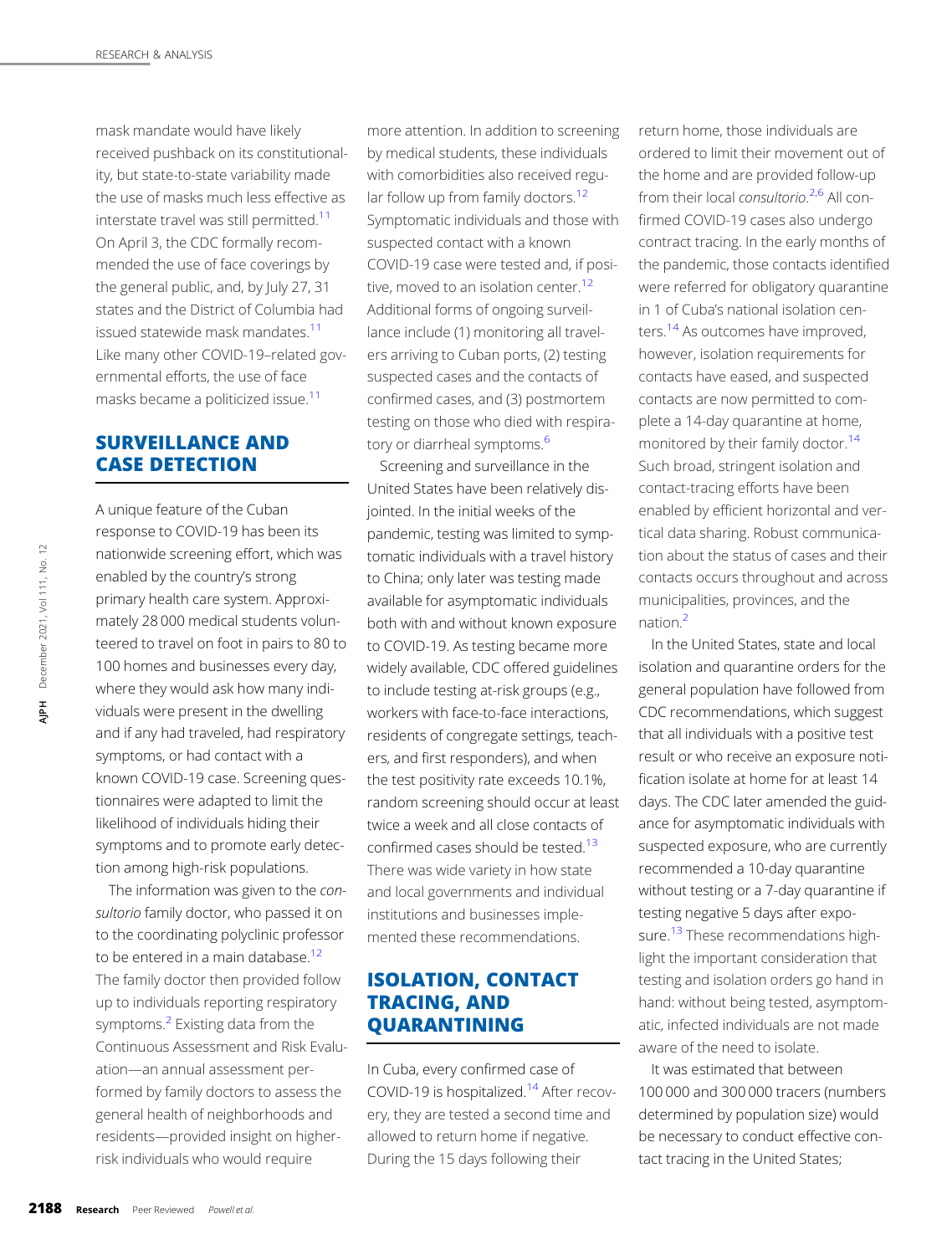however, with or without the human resources, widespread community transmission of COVID-19 has made any chance of large-scale contact tracing of every case very unlikely until the spread begins to slow.<sup>15</sup> Some smallerscale contact-tracing initiatives have been successful—for example those occurring on college campuses, often in tandem with local health departments.<sup>15</sup> Although there have been instances of successful isolation orders and contact tracing, broad efforts have been greatly hindered in the United States by restrictions related to free-dom, privacy, and civil liberties.<sup>[15](#page-7-0)</sup>

## **TESTING**

The tests used to diagnose infection with SARS-CoV-2—the virus that causes COVID-19—fall into 2 categories: nucleic acid amplification tests (NAATs) and antigen tests. NAATs are more sensitive, but the cost per test is high, and processing times are long. Antigen tests are more likely to deliver a false negative, but they are less expensive and provide quick results. In addition to these 2 diagnostic tests, there are antibody tests that can be used to detect evidence of past SARS-CoV-2 infection.

At the onset of the pandemic, Cuba was not equipped with the expensive, specialized infrastructure or trained personnel needed to implement mass RT-PCR testing (NAAT).<sup>14</sup> To adapt and gradually build capacity, the nation prepared 7 diagnostic laboratories in regions across the country, and operated with the goal of a daily positivity rate below 10% of all tests.<sup>16</sup> By October 2020, Cuba had reached a total of 13 diagnostic laboratories and, by April 2021, a total of 27 diagnostic laboratories, with at least 1 in every province.<sup>14</sup> Although the process was slow-going in

the early months, Cuban diagnostic facilities set the goal of performing highvolume testing to detect both symptom-atic and asymptomatic cases.<sup>[17](#page-7-0)</sup>

Testing in the United States has been more complex than in Cuba's experience. Like other COVID-19–related efforts, it has largely been defined by disorganization by, and mixed messages from, the US federal government.<sup>18</sup> The RT-PCR test developed by the CDC was the test used to detect the United States' first case of COVID-19 in January 2020. Laboratories around the country were developing tests of their own at this same time; however, all diagnostic tests were required to obtain US Food and Drug Administration (FDA) Emergency Use Authorization (EUA) before use. The CDC's test was the first to receive FDA approval, and shipments were sent to health departments in the early days of February. Only days later, they were found to be faulty.<sup>[18](#page-7-0)</sup> Other tests were available and ready to use, but the FDA's EUA requirement placed a large bureaucratic barrier in the path, and it was not until February 29 that those tests (still without an EUA) were given the FDA's green light for use.<sup>[18](#page-7-0)</sup>

The coordination did not improve from there. The United States suffered "inadequate and continued lack of testing" and "haphazard" administration of what tests were available (e.g., during the initial weeks of the outbreak, only symptomatic individuals with a travel history were tested, ignoring what was already known about community transmission in the United States).<sup>9(p1790)</sup> The failures in testing during the February–April timeframe in particular played a large role in the inability to contain the pandemic.<sup>9</sup>

Table 1 displays the number of daily new COVID-19 tests performed per 1000 people in Cuba and the United States at 4 time points. Both countries demonstrated a steady increase in testing capacity over time; however, as Pérez Riverol confirms, testing capacity is better quantified as the number of COVID-19 tests performed per confirmed case.<sup>16</sup> This metric considers the scope of the epidemic in a given area and better reflects whether the need for testing is being adequately met ([Table 2\)](#page-4-0).

## MESSAGING

In the age of a proliferation of news and social media, health communication has become an essential step in combatting COVID-19. In Cuba, before COVID-19, state-owned television channels broadcast health education messages in place of commercials (as Americans know them). Strategic, This metric considers<br>
e epidemic in a given<br>
reflects whether the<br>
gis being adequately<br>
gis being adequately<br>
and in the given<br>
or of news<br>
is being adequately<br>
or of news<br>
and the communica-<br>
e an essential step in<br>
VI

TABLE 1— Daily New COVID-19 Tests per 1000 People at 4 Time Points: Cuba and the United States, June 1, 2020–July 1, 2021

|                 | <b>Tests per 1000 People</b> |                      |
|-----------------|------------------------------|----------------------|
|                 |                              |                      |
|                 | Cuba                         | <b>United States</b> |
| June 1, 2020    | 0.12                         | 1.33                 |
| October 1, 2020 | 0.67                         | 3.70                 |
| March 15, 2021  | 1.75                         | 2.86                 |
| July 1, 2021    | 3.18                         | 1.90                 |

Source. Roser et al.<sup>[19](#page-7-0)</sup>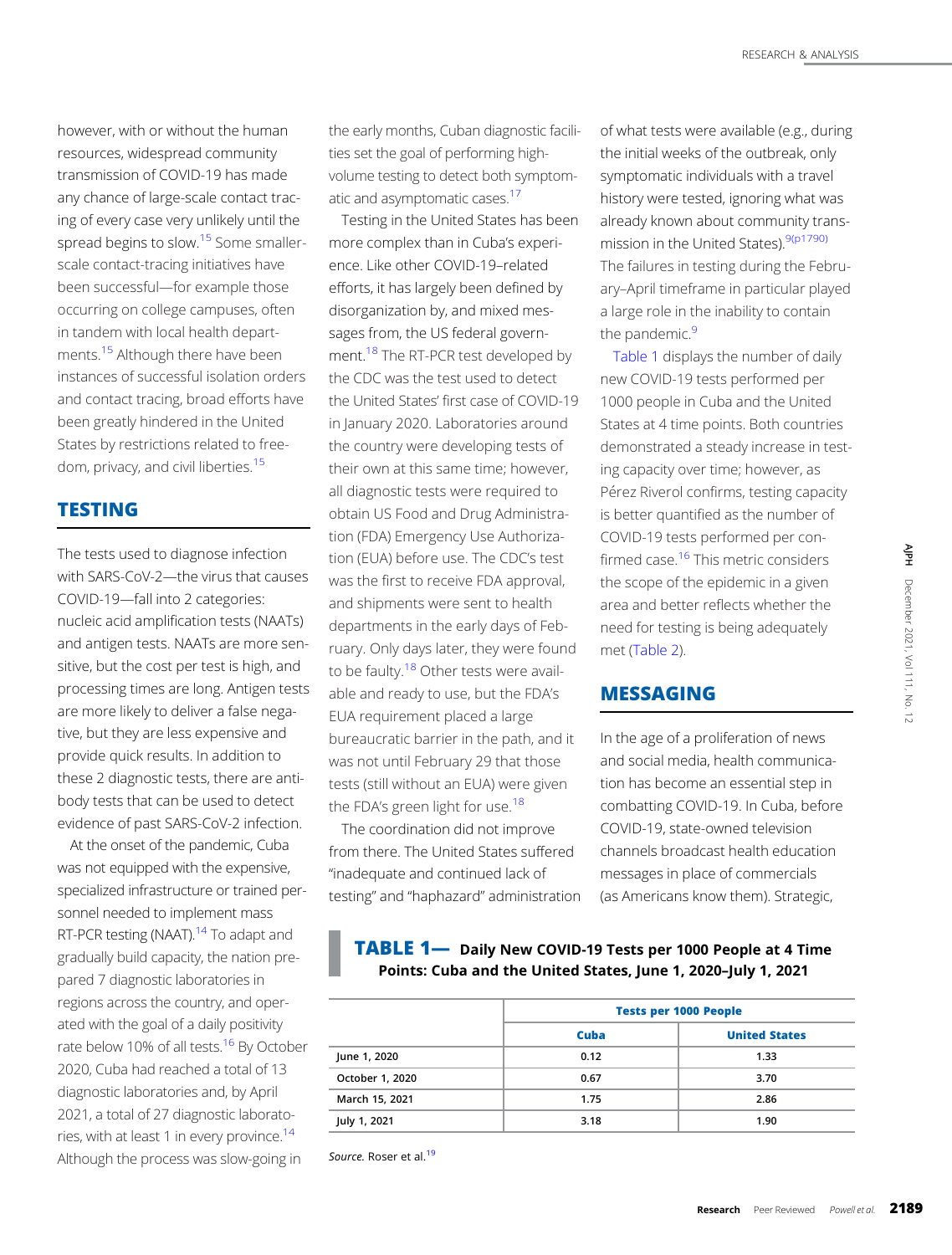|                 | <b>Tests per Confirmed Case</b> |                      |
|-----------------|---------------------------------|----------------------|
|                 | Cuba                            | <b>United States</b> |
| June 1, 2020    | 83.70                           | 22.70                |
| October 1, 2020 | 143.30                          | 22.20                |
| March 15, 2021  | 23.50                           | 23.30                |
| July 1, 2021    | 12.40                           | 41.70                |

<span id="page-4-0"></span>TABLE 2— Tests Performed per Confirmed Case of COVID-19 at 4 Time Points: Cuba and United States, June 1, 2020–July 1, 2021

#### Source. Roser et al.<sup>[19](#page-7-0)</sup>

informative communications related to COVID-19 began early in the pandemic, and health officials regularly provided "comprehensive stay-at-home messaging" that kept the public up to date and encouraged a collaborative spirit.[17\(p16\)](#page-7-0) These messages were provided during daily briefings broadcasted throughout the country as part of an "intense media campaign," and they also included targeted information about people who were at most risk and the proper safety measures those individuals should take. 6(p48)

To combat misinformation, Cuba's health network created the Web site Infecciones por coronavirus, which housed information from sources like the World Health Organization and Pan American Health Organization on the state of the pandemic and had a function allowing users to submit their questions to be answered by national experts.<sup>[20](#page-7-0)</sup> Juventud Técnica-Cuba's only mass-circulation magazine focused on STEM (science, technology, engineering, and math) topics initiated an effort to dismiss common rumors and debunk scientific misinformation. In addition to its factchecking project, the publication also produced COVID-19–related infographics and materials with information from government agencies like MINSAP.[20](#page-7-0) vided during daily briefing<br>
casted throughout the cc<br>
of an "intense media carr<br>
they also included target<br>
about people who were a<br>
and the proper safety me<br>
individuals should take.<sup>64</sup><br>
To combat misinforma<br>
health ne

COVID-19–related messaging in the United States was characterized by conflict, inconsistency, and blatant misinformation. Many believe the Trump administration is largely to blame for the way scientific information was cast aside in favor of more self-serving messages that downplayed the severity of the US epidemic. Former President Trump publicly and repeatedly undermined the authority and expertise of the CDC and other health agencies. $21$ Under intense public scrutiny and facing criticism from the Trump administration, the CDC altered some of its previously published guidance despite objections from internal experts.<sup>[21](#page-7-0)</sup> This and other inconsistencies sowed doubt and distrust of the agency, as evidenced by the 16-point drop in the public's trust in the CDC between April and September 2020.<sup>[10](#page-7-0)</sup> In response to the public's growing uneasiness and concern about the safety of any vaccine put forward, 9 pharmaceutical companies released a statement in September 2020 affirming their loyalty to science over speed during the process of vaccine development.<sup>21</sup>

## VACCINE DEVELOPMENT

Cuba's January 2020 national COVID-19 control plan ordered the formation of an "innovation committee" to begin

development of a vaccine. The nation boasts one of the world's leading biotech industries, which comprises more than 30 research institutes and manufacturers and operates as the "state-owned conglomerate Bio-CubaFarma."<sup>[22\(p10\)](#page-7-0)</sup> Because the industry is completely state-owned, -funded, and -operated, competition and the profit-driven actions of private companies have not been a factor in vaccine development.<sup>23</sup> Although the country has had to navigate difficulty obtaining certain raw materials because of the US embargo, BioCubaFarma's first vaccine candidate, SOBERANA01, was authorized by the Center for State Control of Medicines and Medical Devices to begin clinical trials in August 2020.<sup>[22](#page-7-0)</sup> As of March 2021, 2 (SOBERANA02 and Abdala) of Cuba's 5 total vaccine candidates were in phase III clinical trials. Globally, a total of 21 other candidates had entered phase III trials by this time, and Cuba is the only Latin American country to have its own vaccine among that cohort.<sup>23</sup> Abdala was shown to be 92.28% effective against symptomatic illness, and, in July 2021, it was authorized for emergency use. By July 14, 10.2% of the Cuban population was fully vaccinated with 3 doses, and another 41.6% had received either 1 or 2 doses. Cuba projects that the entire population will be vaccinated by the end of 2021.<sup>[23](#page-7-0)</sup> Cuban health authorities have been vocal about their intention to distribute vaccine doses internationally, especially to countries within the Global South, as domestic rollout continutes[.22](#page-7-0)

Multiple private companies have been involved in the process of developing a vaccine for use in the United States. The public–private partnership between those companies and the US government was first publicly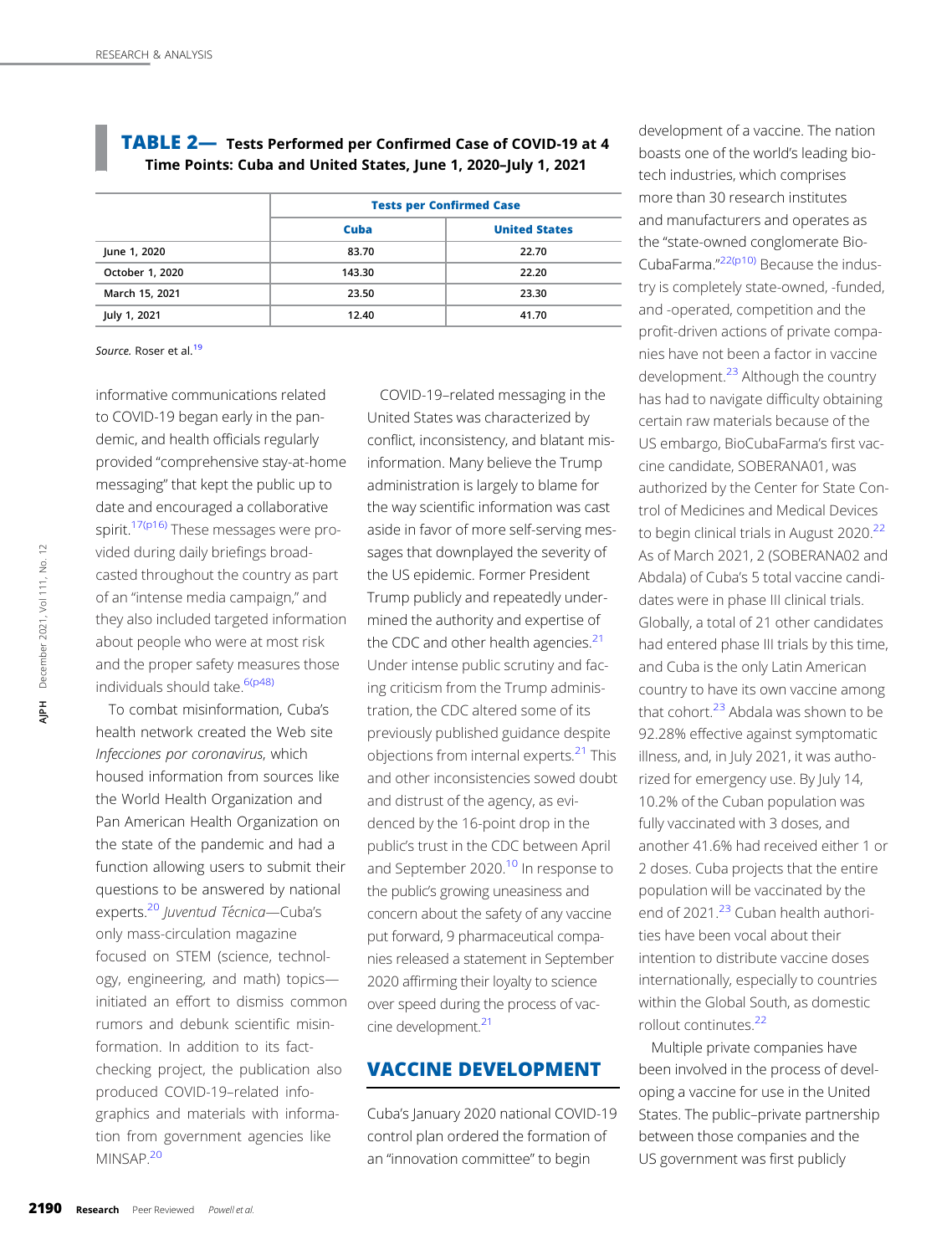announced by the Trump administration in May 2020. The effort was named Operation Warp Speed (OWS), and its initial goal was to have "substantial quantities" of a safe COVID-19 vaccine by January 2021. $^{24}$  $^{24}$  $^{24}$  Nearly \$10 billion was allocated by Congress to OWS to fund efforts in development, manufacturing, and distribution. By October 2020, OWS had announced partnerships with 6 companies: Moderna, Pfizer–BioNTech, AstraZeneca, Johnson & Johnson, Novavax, and Sanofi/GSK.<sup>24</sup> In November 2020, both Pfizer and Moderna released promising results from phase III clinical trials. Days later, Pfizer became the first company to submit its vaccine candidate to the FDA for EUA, and in mid-December, the FDA granted EUAs for both the Pfizer and Moderna vaccines.<sup>[8](#page-6-0)</sup> Moving the vaccine from initial development to injecting it into people's arms in less than 1 year was a monumental achievement. In February 2021, the 1-dose Johnson & Johnson vaccine also received EUA from the FDA.

As of July 15, 2021, 48% of the US population was fully vaccinated against COVID-19, with another 7.4% partly vaccinated[.19](#page-7-0) The United States has not been without its fair share of distribution challenges. In the first few weeks of vaccine rollout, while CDC had provided guidance for prioritization, implementation at the state level was inconsistent and did not necessarily abide by CDC's recommendations. During the first several weeks of vaccine rollout, more vaccine doses were delivered (per capita) to Whites compared with people of color. The United States has also had major challenges in overcoming vaccine disinformation and vaccine hesitancy.

# CASES, DEATHS, AND INEQUITIES

The COVID-19 pandemic has resulted in astoundingly different outcomes between the United States and Cuba, as shown in Table 3, which displays the cumulative numbers and rates of cases and deaths of both countries through July 15, 2021: the US cumulative case rate is more than 4 times higher than Cuba's, while the death rate and excess death rate are both approximately 12 times higher in the United States.

In addition to the large differences in cumulative case and death rates between United States and Cuba, the

TABLE 3— Comparative Rates of COVID-19 Cases and Deaths: Cuba and United States, Through July 15, 2021

|                                            | Cuba     | <b>United States</b> |  |
|--------------------------------------------|----------|----------------------|--|
| Total population, no.                      | 11300000 | 328 200 000          |  |
| Cumulative cases, no.                      | 263086   | 33 980 000           |  |
| Cumulative deaths, <sup>a</sup> no.        | 1726     | 608424               |  |
| Cumulative excess deaths, <sup>b</sup> no. | 2553     | 933982               |  |
| Cases per 100000 population                | 2322     | 10264                |  |
| Deaths per 100000 population               | 15.2     | 183.8                |  |
| Excess deaths per 100 000 population       | 22.6     | 284.6                |  |

Source. Roser et al.<sup>[19](#page-7-0)</sup>

<sup>a</sup>Reported deaths are the number of deaths officially reported as COVID-19. <sup>b</sup>Excess deaths are the number of deaths estimated as attributed to COVID-19, including unreported deaths.[25](#page-7-0)

COVID-19 pandemic has unmasked underlying health inequities in the United States that, while understood in the public health community, were previously not in the public conscience. The immense contrast between COVID-19 outcomes in the United States and in Cuba and their correlation with certain organizational mechanisms of their health systems cannot be denied. In Cuba, mortality rates from COVID-19 and the number of confirmed cases has been balanced equally across socioeconomic strata. Provincial diagnostic facilities and neighborhood consultorios have meant that testing and therapeutics are equally accessible for residents of both urban and rural areas. $26$  By contrast, racial/ethnic minority groups in the United States have COVID-19 mortality rates twice as high as that of White Americans. Also, low-income Americans have borne the brunt of the financial impacts of COVID-19 (e.g., unemployment, food insecurity) in addition to worse health outcomes. These disparities arise from structural shortcomings like inefficient health coverage systems, inadequate health care infrastructure, and misuse of existing resources.<sup>[3](#page-6-0)</sup> Inequities have also been exposed in the areas of testing and vaccinations. mority groups in the<br>
ave COVID-19 mortality<br>
igh as that of White<br>
igh as that of White<br>
by ..., low-income Americans<br>
brunt of the financial<br>
ID-19 (e.g., unemploy-<br>
ccurity) in addition to<br>
atternal shortcomings<br>
ealth

## **CONCLUSION**

Although Cuba and the United States differ from one another in numerous ways, their respective experiences especially outcomes—signal clear failures in the United States. The more coordinated, comprehensive response to COVID-19 in Cuba has resulted in significantly better outcomes compared with the United States. Much of this difference can be attributed to the structure of the countries' health systems.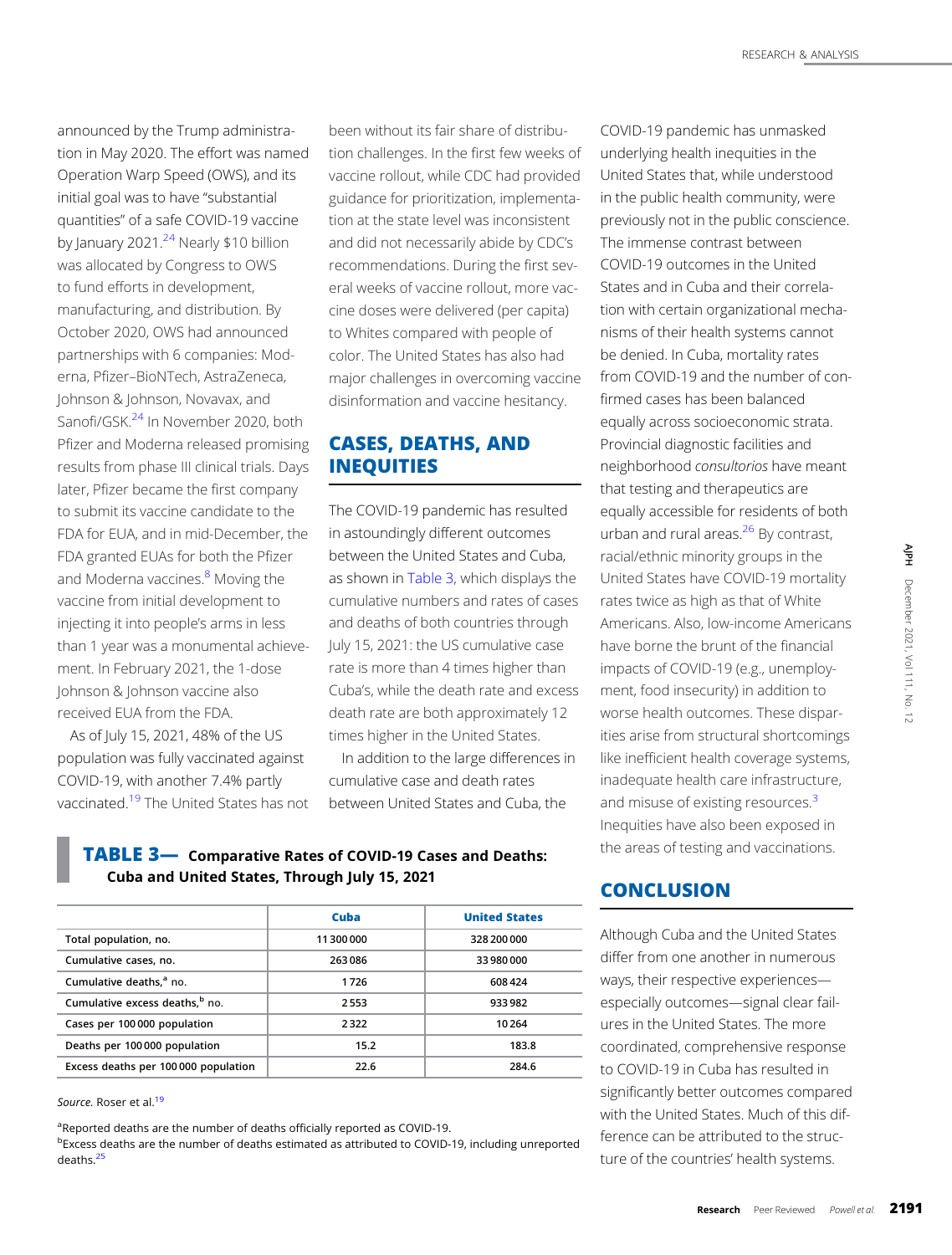<span id="page-6-0"></span>In Cuba, MINSAP has taken charge at every level: from provision of health services to preserving the system's universality and affordability even in the face of a global health crisis. In the United States, a decentralized structure has allowed for the diffusion of authority and accountability across multiple federal and state agencies, and no clear leader has emerged. Thus, it can be argued that the organization of the Cuban and US health systems was a primary determinant of their pandemic response because, respectively, they produced either consistency and clear direction, or disorganization and conflicting guidance.

In addition to structural differences, Cuba and the United States differ in their general trust of concentrated power. Pandemic response greatly relies on health protection measures and decisive leadership, which have been perceived as infringement on individual liberty by many Americans. In Cuba, the adoption of strict control measures and adherence to governmental guidance by most residents undoubtedly facilitated the successful COVID-19 response. It is questionable whether comparable actions would have been widely accepted by residents of the United States, but without a wellintegrated health system, it is inconceivable that they could have been properly implemented—regardless of public opinion. 2192 Research Peer Reviewed Powell and the ether SPA Research Peer Reviewed Box<br>
2192 Research Peer Reviewed December 2021,<br>
2192 Research Peer Reviewed Device 2021,<br>
2192 Research Peer Reviewed Powell et al. Alphabet Dec

At the time of writing, the COVID-19 pandemic continues to evolve. In the United States, after a post-Thanksgiving (2020) to New Years' surge (2021), the 7-day rolling averages of new cases and deaths steadily trended downward through late March 2021, followed by another rise. By May 2021, numbers trended down, and then again creeped upward in the early days of July 2021.

After months of relatively low case rates, Cuba experienced a surge in cases and deaths between January and March 2021, followed by a plateauing. In mid-June 2021, Cuba again saw a surge to an all-time high of nearly 7000 new cases in 1 day in mid-July. The increase is attributed to new, more contagious variants, the public's decreased risk perception because of months of low cases and the introduction of vaccines, and the ineffectiveness of renewed efforts to limit transmission through restricting movement of individuals. Between February and June 2021, the reproduction rate in Cuba and the United States remained at and below 1.0, respectively. By June 15, the reproduction rate began to rise in both countries, reaching 1.5 on July 10, 2021.<sup>8</sup> Neither country has moved beyond the pandemic, and further research may examine potential differences in the easing or tightening of COVID-19–related restrictions in Cuba and the United States and the subsequent effects. The vaccine rollout presents its own set of challenges for both countries, and future studies can examine the comparative successes to identify effective strategies for distribution and administration. **AJPH** 

## ADDENDUM

Data and policies described in this manuscript are accurate through July 15, 2021. Because of the time between the writing and publication of this article, we provide a more recent update on COVID-19 data in the Appendix (available as a supplement to the online version of this article at [http://www.ajph.org\)](http://www.ajph.org).

#### ABOUT THE AUTHORS

At the time of the article preparation, Mary Anne Powell was a student at the University of Alabama at Birmingham. Paul C. Erwin is an AJPH associate editor and is with the School of Public Health, University of Alabama at Birmingham. Pedro Mas Bermejo is with the Kourí Tropical Medicine Institute, Havana, Cuba.

#### **CORRESPONDENCE**

Correspondence should be sent to Paul C. Erwin, MD, DrPH, Dean and Professor, School of Public Health, the University of Alabama at Birmingham, 1665 University Blvd, RPHB 140B, Birmingham, AL 35294-0022 (e-mail: [perwin@uab.edu\)](mailto:perwin@uab.edu). Reprints can be ordered at <http://www.ajph.org> by clicking the "Reprints" link.

## PUBLICATION INFORMATION

Full Citation: Powell MA, Erwin PC, Bermejo PM. Comparing the COVID-19 responses in Cuba and the United States. Am J Public Health. 2021; 111(12):2186–2193. Acceptance Date: August 16, 2021. DOI: <https://doi.org/10.2105/AJPH.2021.306526>

## **CONTRIBUTORS**

M. A. Powell drafted the article; all authors participated fully in subsequent writing, editing, and revising and approved the final version.

#### CONFLICTS OF INTEREST

The authors declare no conflicts of interest.

## HUMAN PARTICIPANT PROTECTION

This work did not involve human participant research.

#### REFERENCES

- 1. Keck CW, Reed G. The curious case of Cuba. Am J Public Health. 2012;102(8):e13–e22. [https://doi.](https://doi.org/10.2105/AJPH.2012.300822) [org/10.2105/AJPH.2012.300822](https://doi.org/10.2105/AJPH.2012.300822)
- 2. Aguilar-Guerra TL, Reed G. Mobilizing primary health care: Cuba's powerful weapon against COVID-19. MEDICC Rev. 2020;22(2):53–57. [https://](https://doi.org/10.37757/MR2020.V22.N2.15) [doi.org/10.37757/MR2020.V22.N2.15](https://doi.org/10.37757/MR2020.V22.N2.15)
- 3. Butler S. Achieving an equitable national health system for America. Brookings. 2020. [https://](https://www.brookings.edu/research/achieving-an-equitable-national-health-system-for-america) [www.brookings.edu/research/achieving-an](https://www.brookings.edu/research/achieving-an-equitable-national-health-system-for-america)[equitable-national-health-system-for-america](https://www.brookings.edu/research/achieving-an-equitable-national-health-system-for-america). Accessed May 19, 2021.
- 4. Cuba's COVID-19 strategy: main actions through April 23, 2020. MEDICC Rev. 2020;22(2):50–52. <https://doi.org/10.37757/MR2020.V22.N2.14>
- 5. Cuba's COVID-19 strategy: updated epidemic control and recovery measures through October 2020. MEDICC Rev. 2021;23(1). [https://doi.org/10.](https://doi.org/10.37757/MR2020.V22.N3.3) [37757/MR2020.V22.N3.3](https://doi.org/10.37757/MR2020.V22.N3.3)
- 6. Reed G. Stemming COVID-19 in Cuba: strengths, strategies, challenges Francisco Durán MD. National Director of Epidemiology, Ministry of Public Health, Cuba. MEDICC Rev. 2020;22(2):47–52. <https://doi.org/10.37757/MR2020.V22.N2.13>
- 7. Patel A, Jernigan DB. Initial public health response and interim clinical guidance for the 2019 novel coronavirus outbreak—United States, December 31, 2019–February 4, 2020. Am J Transplant. 2020;20(3):889–895. [https://doi.org/](https://doi.org/10.1111/ajt.15805) [10.1111/ajt.15805](https://doi.org/10.1111/ajt.15805)
- 8. AJMC Staff. A timeline of COVID-19 developments in 2020. American Journal of Managed Care. 2021. Available at: [https://www.ajmc.com/view/a](https://www.ajmc.com/view/a-timeline-of-covid19-developments-in-2020)[timeline-of-covid19-developments-in-2020](https://www.ajmc.com/view/a-timeline-of-covid19-developments-in-2020). Accessed May 14, 2021.